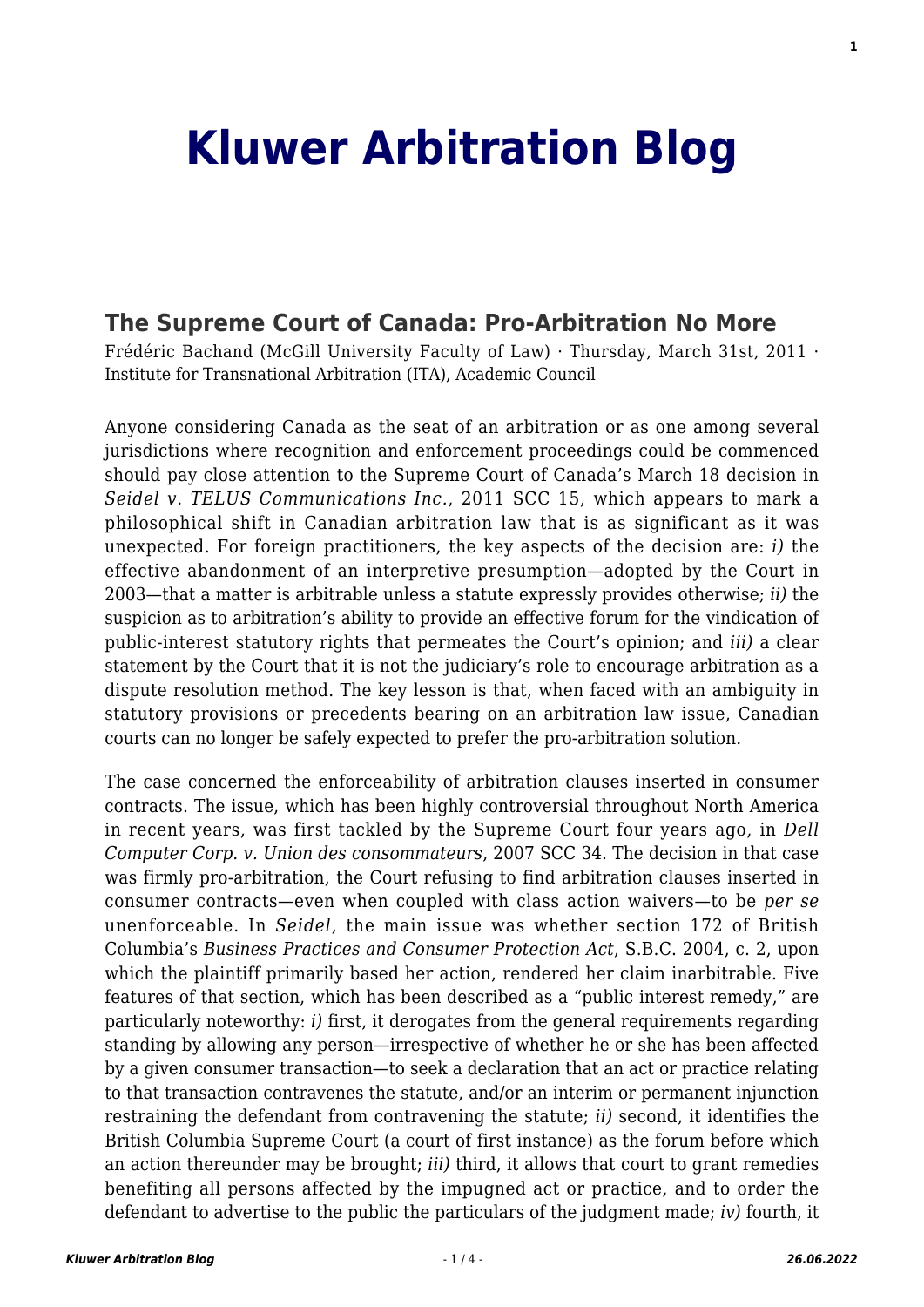makes no mention of arbitration; *v)* and finally, the rights, benefits and protections granted by that section—like those granted by all other sections of that statute—are unwaivable. The plaintiff also asserted alternative claims seeking compensation for the prejudice she had personally suffered as a result of the defendant's actions.

In a split decision, a narrow majority of the full Supreme Court (5-4) ruled that, despite the absence of express language to that effect, claims made under section 172 were inarbitrable. To justify its decision, the majority first pointed to the text of section 172 and held that the reference to the British Columbia Supreme Court was indicative of the legislature's intention to confer a right to proceed before that court. The majority also found that, because section 172 treats the plaintiff as a public interest plaintiff, its policy objectives could not be effectively served by "low profile, private and confidential arbitrations where consumers of a particular product may have little opportunity to connect with other consumers who may share their experience and complaints and seek vindication through a well-publicized court action." Finally, the majority was of the view that an arbitral tribunal was unable to grant some of the remedies provided for in section 172; in particular, it insisted on the facts that "arbitrators, who derive their jurisdiction by virtue of the parties' contract, cannot order relief that would bind third parties, [and] that only superior courts have the authority to grant declarations and injunctions enforceable against the whole world." As for the plaintiff's alternative private interest claims—which were based on a different section of the statute as well as on the common law—, they were referred to arbitration; the Court's decision thus confirms that consumer claims are generally arbitrable at common law.

To appreciate the significance of the Court's ruling on section 172, it is important to first recall its 2003 decision in *Desputeaux v. Éditions Chouette (1987) Inc*., 2003 SCC 17, which also concerned the arbitrability of statutory rights. The issue there was whether a section of the federal *Copyright Act*, R.S.C. 1985, c. C-42 granting concurrent jurisdiction to federal and provincial courts over claims based on that statute ought to be interpreted as rendering such claims inarbitrable. The Quebec Court of Appeal had ruled that it did, in a ruling that essentially stood for the proposition that statutory claims are inarbitrable unless the relevant jurisdictional provisions expressly provide otherwise. In an unambiguously pro-arbitration—and unanimous—decision, the Supreme Court reversed the presumption and held that statutory claims were arbitrable unless the relevant provisions expressly stated otherwise. Furthermore, the Court was explicit as to the philosophical underpinnings of its decision, as it openly embraced "*the trend in the case law* […], which has been, for several decades, to accept *and even encourage* the use of civil and commercial arbitration, particularly in modern western legal systems, both common law and civil law" [emphasis added]. Two years later, in *GreCon Dimter inc. v. J.R. Normand inc.*, 2005 SCC 46, the Court reiterated its commitment to the promotion of arbitration by reminding lower courts that arbitration clauses had to be encouraged and their enforcement facilitated.

However, none of these considerations mattered to the majority in *Seidel*. Its opinion is clearly inconsistent with the presumption adopted in *Desputeaux*, as it stands for the proposition that a limit to the arbitrability of statutory claims can be implied in the structure or purpose of a legislative provision. And the significance of the majority's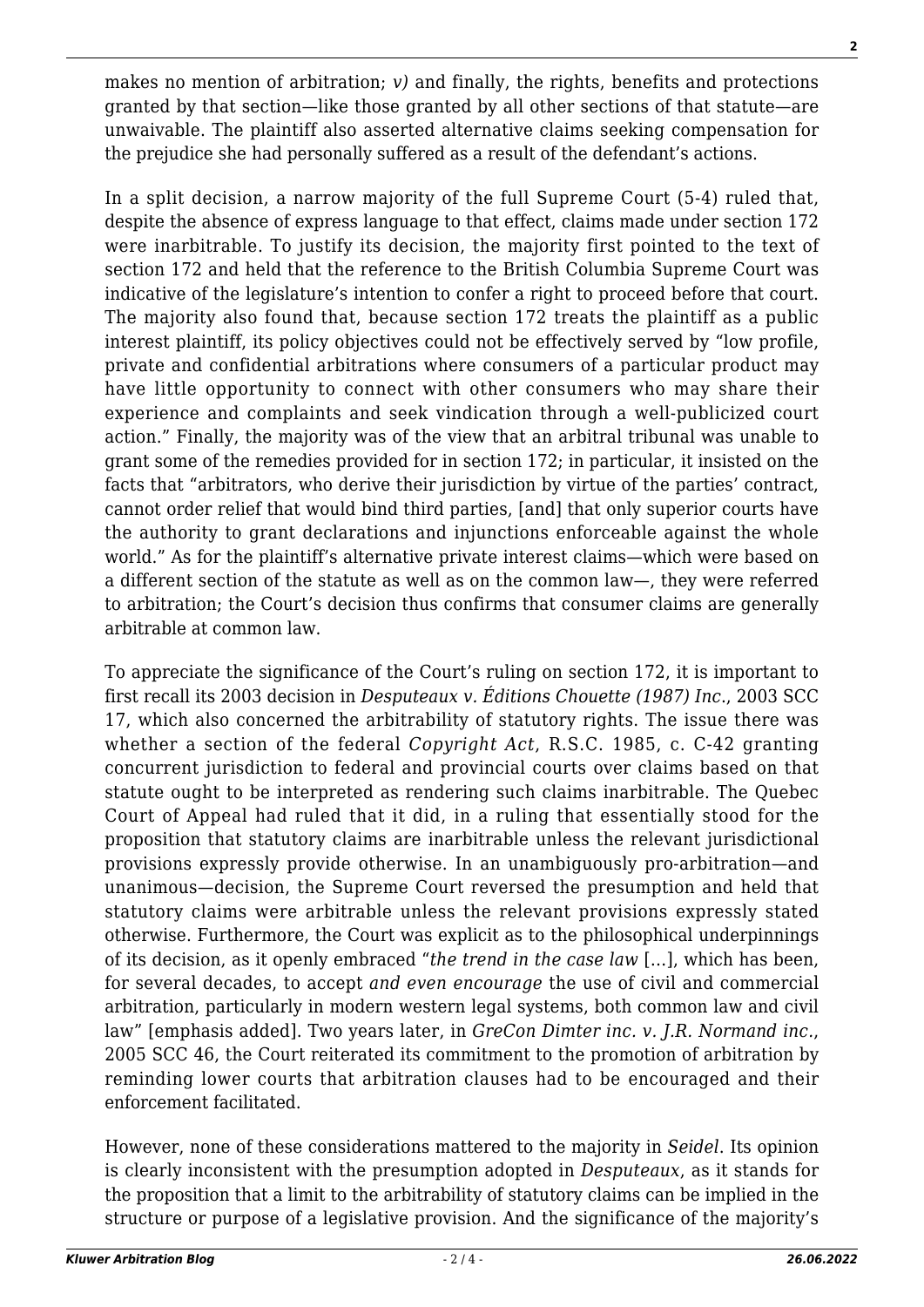reasoning on this point cannot be minimized on the ground that it may have been caused by an oversight on its part. Indeed, as the dissenting judges emphasized—in a compelling and thoroughly-reasoned opinion—the inconsistency between the majority's approach and *Desputeaux*, the majority was surely very much aware of what was at stake. Therefore, it is hard to resist the conclusion that the presumption adopted in *Desputeaux* has effectively been abandoned in *Seidel*.

The shift in the Court's view of arbitration's place and importance in the Canadian legal system is also apparent from the majority's analysis of the compatibility of arbitration with the structure and purpose of section 172, which is neither thorough nor convincing. As the reference in section 172 to the British Columbia Supreme Court can be read as a mere allocation of jurisdiction *rationae materiae*, it is by no means clear that it evidences the legislature's intention to grant an unwaivable right to proceed in court. Furthermore, the public interest aspect of section 172 and the statute's policy of ensuring that unacceptable corporate conduct can be publicly denounced would not be defeated by resorting to arbitration, as an award finding that breaches of the statute have occurred would necessarily fall within the public domain upon the commencement of recognition and enforcement proceedings. And, contrary to what the majority believed, section 172 does not contemplate remedies that would be enforceable against the entire world, and that would thus be outside an arbitral tribunal's jurisdiction: the section only contemplates that certain remedies could *benefit*—rather than *be binding on*—other persons than the claimant. The cursory reasoning offered by the majority suggests that it did not view declaring certain claims to be inarbitrable as a particularly serious matter. This is a far cry from recent decisions by some Canadian appellate courts standing from the proposition that the right to resort to arbitration is a fundamental right.

Finally, and perhaps most significantly, the majority overtly rejected the idea—earlier embraced in both *Desputeaux* and *GreCon*—that courts should somehow be encouraging arbitration. While responding to the dissenting judges' pointed criticism to the effect that its opinion exhibited "an undercurrent of hostility towards arbitration" and represented "an inexplicable throwback to a time when courts monopolized decision making and arbitrators were treated as second-class adjudicators," the majority's response was not to challenge the dissenting judges' assertions, but merely to state that "the Court's job is neither to promote nor detract form private and confidential arbitration." Not only will this statement surely be routinely invoked against parties defending a pro-arbitration position in those hard cases where the applicable statute provides no obvious answer, it also suggests—more strongly than any other aspect of the majority's opinion—that the Court's decision may very well have been animated by a desire to mark the beginning of a new era in the relationship between Canadian courts and the arbitral process.

*To make sure you do not miss out on regular updates from the Kluwer Arbitration Blog, please subscribe [here](http://arbitrationblog.kluwerarbitration.com/newsletter/). To submit a proposal for a blog post, please consult our*